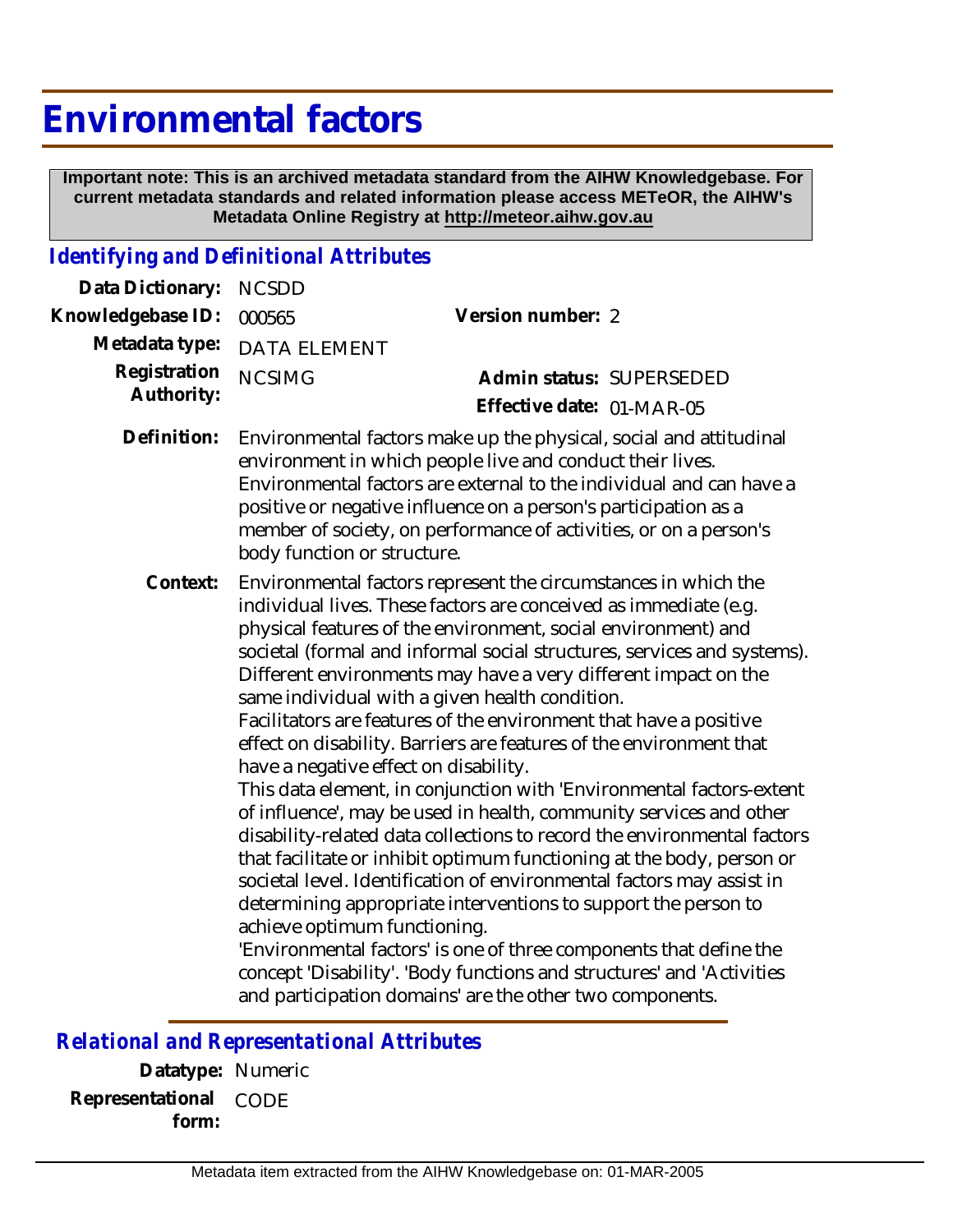| Representation N(.NN)<br>layout: |                |                                                                       |
|----------------------------------|----------------|-----------------------------------------------------------------------|
| Minimum Size: 1                  |                |                                                                       |
| Maximum Size: 4                  |                |                                                                       |
| Data Domain: 1                   |                | Products and technology                                               |
|                                  | 1.11           | Products or substances for personal consumption                       |
|                                  | 1.12           | Products and technology for personal use in daily                     |
|                                  |                | living                                                                |
|                                  | 1.13           | Products and technology for personal and indoor                       |
|                                  |                | mobility and transportation                                           |
|                                  | 1.14           | Products and technology for communication                             |
|                                  | 1.15           | Products and technology for education                                 |
|                                  | 1.16           | Products and technology for employment                                |
|                                  | 1.17           | Products and technology for culture, recreation and                   |
|                                  |                | sport                                                                 |
|                                  | 1.18           | Products and technology for the practice of religion                  |
|                                  |                | and spirituality                                                      |
|                                  | 1.19           | Design, construction and building products and                        |
|                                  |                | technology of buildings for public use                                |
|                                  | 1.20           | Design, construction and building products and                        |
|                                  |                | technology of buildings for private use                               |
|                                  | 1.21           | Products and technology of land development                           |
|                                  | 1.22           | Assets                                                                |
|                                  | $\overline{2}$ | Natural environment and human-made changes to                         |
|                                  |                | environment                                                           |
|                                  | 2.11           | Physical geography                                                    |
|                                  | 2.12           | Population                                                            |
|                                  | 2.13           | Flora and fauna                                                       |
|                                  | 2.14           | Climate                                                               |
|                                  | 2.15           | Natural events                                                        |
|                                  | 2.16           | Human-caused events                                                   |
|                                  | 2.17           | Light                                                                 |
|                                  | 2.18           | Time-related changes                                                  |
|                                  | 2.19           | Sound                                                                 |
|                                  | 2.20           | Vibration                                                             |
|                                  | 2.21           | Air quality                                                           |
|                                  | 3              | Support and relationships                                             |
|                                  | 3.11           | Immediate family                                                      |
|                                  | 3.12           | <b>Extended family</b>                                                |
|                                  | 3.13           | Friends                                                               |
|                                  | 3.14           | Acquaintances, peers, colleagues, neighbours and<br>community members |
|                                  | 3.15           | People in positions of authority                                      |
|                                  | 3.16           | People in subordinate positions                                       |
|                                  | 3.17           |                                                                       |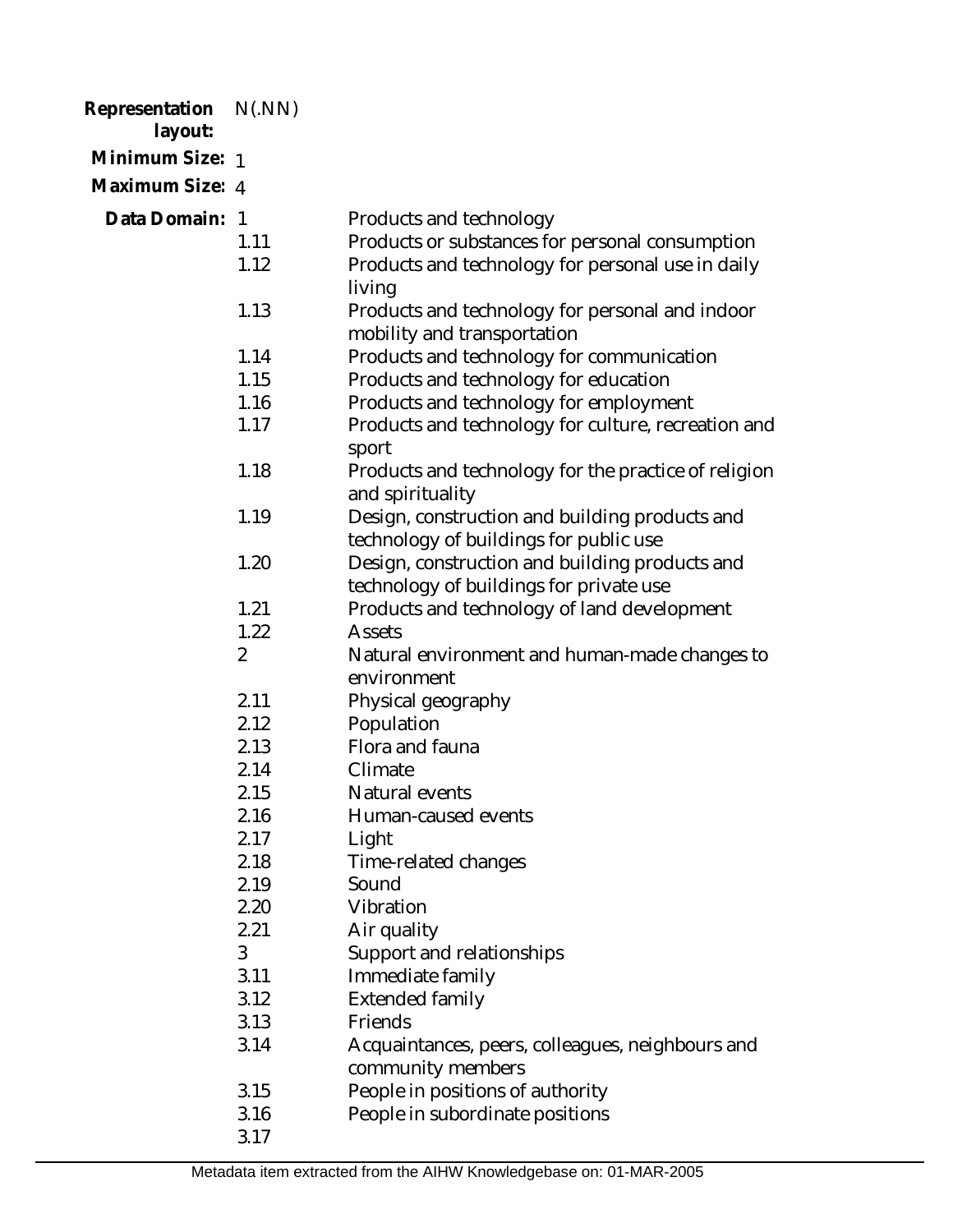3.18 3.19 3.20 3.21 4 4.11 4.12 4.13 4.14 4.15 4.16 4.17 4.18 4.19 4.20 4.21 4.22 5 5.11 5.12 5.13 5.14 5.15 5.16 5.17 5.18 5.19 5.20 5.21 5.22 5.23 5.24 5.25 5.26 5.27 Personal care providers and personal assistants **Strangers** Domesticated animals Health professionals Other professionals Attitudes Individual attitudes of immediate family members Individual attitudes of extended family members Individual attitudes of friends Individual attitudes of acquaintances, peers, colleagues, neighbours and community members Individual attitudes of people in positions of authority Individual attitudes of people in subordinate positions Individual attitudes of personal care providers and personal assistants Individual attitudes of strangers Individual attitudes of Health professionals Individual attitudes of other professionals Societal attitudes Social norms, practices and ideologies Services, systems and policies Services, systems and policies for the production of consumer goods Architecture and construction services, systems and policies Open space planning services, systems and policies Housing services, systems and policies Utilities services, systems and policies Communication services, systems and policies Transportation services, systems and policies Civil protection services, systems and policies Legal services, systems and policies Associations and organisational services, systems and policies Media services, systems and policies Economic services, systems and policies Social security services, systems and policies General social support services, systems and policies Health services, systems and policies Education and training services, systems and policies Labour and employment services, systems and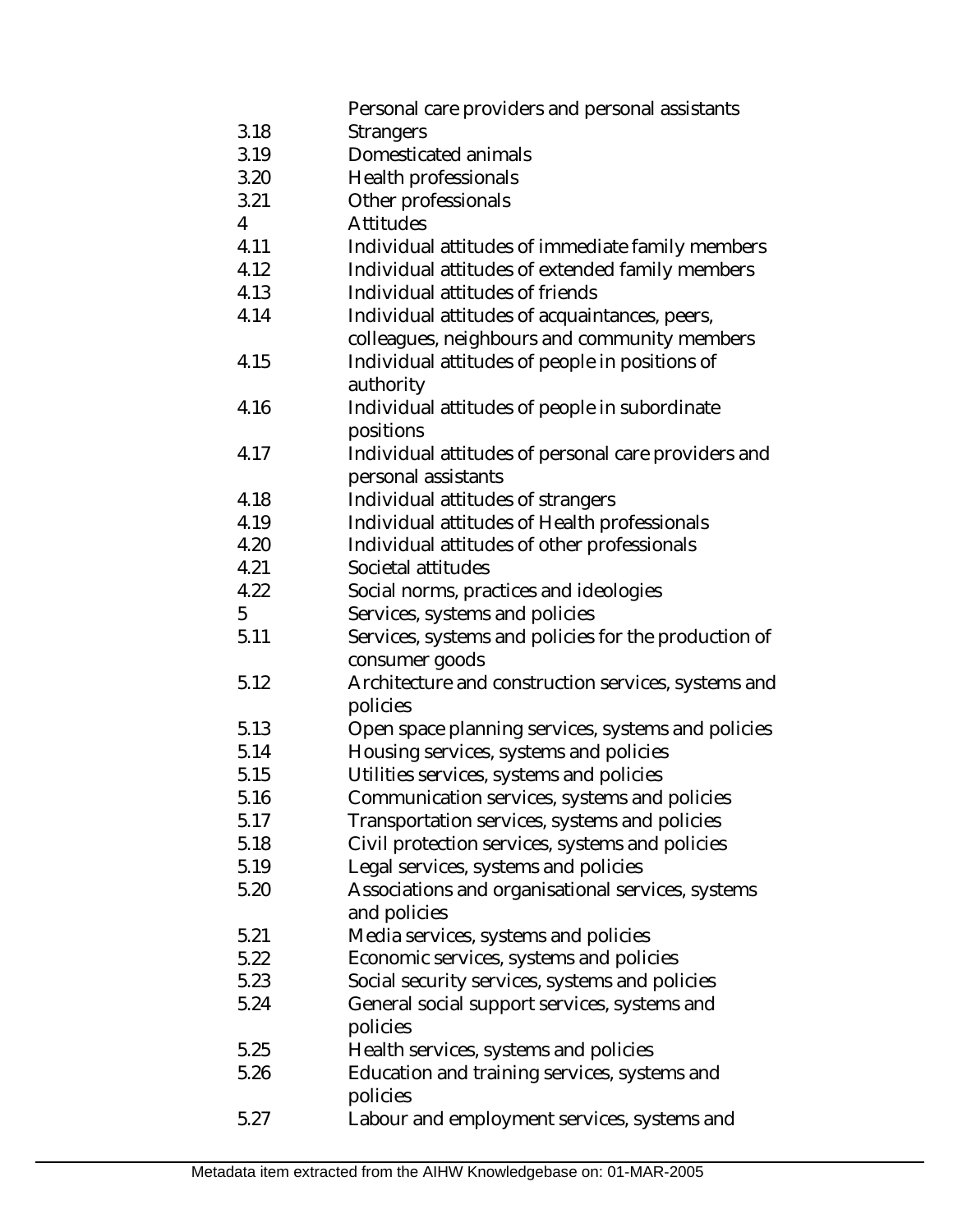| 5.28                                                                                                                                                                                                                                                                                                                                                                                                                                                                                                                                                                                                                                       | policies<br>Political services, systems and policies                                                                                                                                                                                                                                                                                                                                                                                                                                                                       |  |
|--------------------------------------------------------------------------------------------------------------------------------------------------------------------------------------------------------------------------------------------------------------------------------------------------------------------------------------------------------------------------------------------------------------------------------------------------------------------------------------------------------------------------------------------------------------------------------------------------------------------------------------------|----------------------------------------------------------------------------------------------------------------------------------------------------------------------------------------------------------------------------------------------------------------------------------------------------------------------------------------------------------------------------------------------------------------------------------------------------------------------------------------------------------------------------|--|
| Guide For Use: The environmental factors classification is a neutral list of<br>environmental factors. It can be used to denote environmental<br>facilitators or barriers by also recording 'Environmental factors-<br>extent of influence'.                                                                                                                                                                                                                                                                                                                                                                                               |                                                                                                                                                                                                                                                                                                                                                                                                                                                                                                                            |  |
| Collection Methods: There are numerous possible methods for collecting environmental<br>factors. Information can be collected on:<br>- all environmental factors:<br>- environmental factors of particular relevance;<br>- a number of environmental factors, prioritised according to<br>specified criteria;<br>- one environmental factor per person; or<br>- record environmental factors for each recorded body function,<br>body structure, and activities and participation.<br>Either 1-digit headings (such as Code 3 Support and relationships)<br>or 2-level categories (such as Code 3.11 Immediate family) may be<br>recorded. |                                                                                                                                                                                                                                                                                                                                                                                                                                                                                                                            |  |
| and health version 1<br>participation version 1                                                                                                                                                                                                                                                                                                                                                                                                                                                                                                                                                                                            | Related metadata: supersedes previous data element Environmental factors version 1<br>relates to the data element concept Family version 2<br>relates to the data element concept Disability version 2<br>relates to the data element concept Functioning version 1<br>relates to the data element concept Activity - functioning, disability<br>relates to the data element concept Participation - functioning,<br>disability and health version 1<br>relates to the data element concept Assistance with activities and |  |

## *Administrative Attributes*

Source Document: World Health Organization (WHO) 2001. ICF: International Classification of Functioning, Disability and Health. Geneva: WHO.

> Australian Institute of Health and Welfare (AIHW) 2003. ICF Australian User Guide Version 1.0. Canberra: AIHW.

**Source Organisation:** World Health Organization

Comments: 'Environmental factors' is one of three components in the ICF that define disability. The ICF was endorsed by the World Health Assembly in 2001 and is a core member of the WHO family of health related classifications. Further information on the ICF can be found in the ICF itself and the ICF Australian User Guide (AIHW 2003) and the following websites: